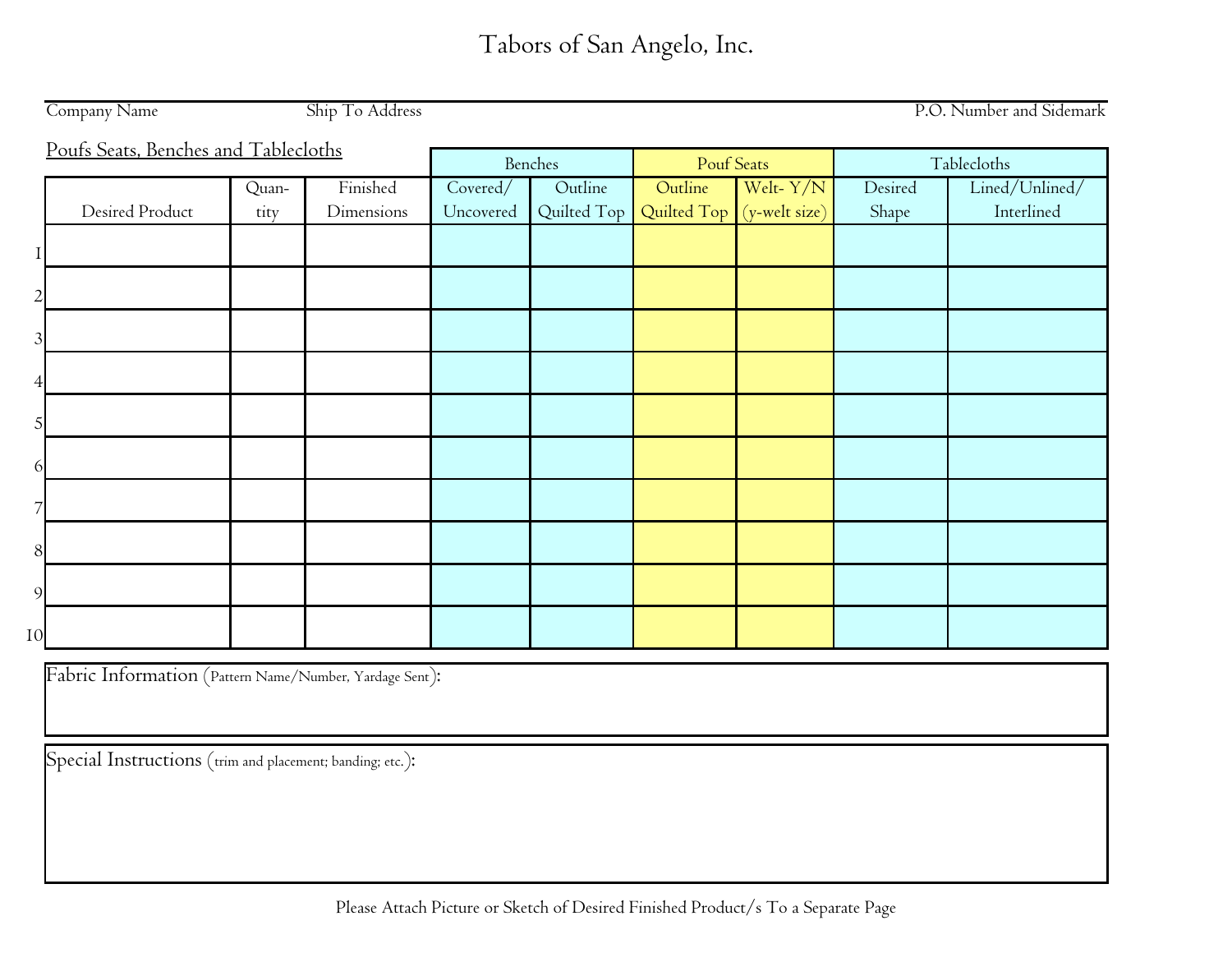|                | Company Name            |          |               | Ship To Address               | P.O. Number and Sidemark |                     |                   |                       |               |
|----------------|-------------------------|----------|---------------|-------------------------------|--------------------------|---------------------|-------------------|-----------------------|---------------|
|                | Cornices and Headboards |          | Cornices      | Headboards                    |                          |                     |                   |                       |               |
|                | Desired Style and Shape | Quantity | Face<br>Width | Depth<br>Long and Short Point | Return                   | Fabric<br>Direction | Headboard<br>Size | Quilted/<br>Unquilted | Leg<br>Length |
|                |                         |          |               |                               |                          |                     |                   |                       |               |
| $\mathcal{P}$  |                         |          |               |                               |                          |                     |                   |                       |               |
| $\mathfrak{Z}$ |                         |          |               |                               |                          |                     |                   |                       |               |
|                |                         |          |               |                               |                          |                     |                   |                       |               |
|                |                         |          |               |                               |                          |                     |                   |                       |               |
|                |                         |          |               |                               |                          |                     |                   |                       |               |
|                |                         |          |               |                               |                          |                     |                   |                       |               |
| 8              |                         |          |               |                               |                          |                     |                   |                       |               |
| $\mathbf Q$    |                         |          |               |                               |                          |                     |                   |                       |               |
| 10             |                         |          |               |                               |                          |                     |                   |                       |               |

Fabric Information (Pattern Name/Number, Yardage Sent):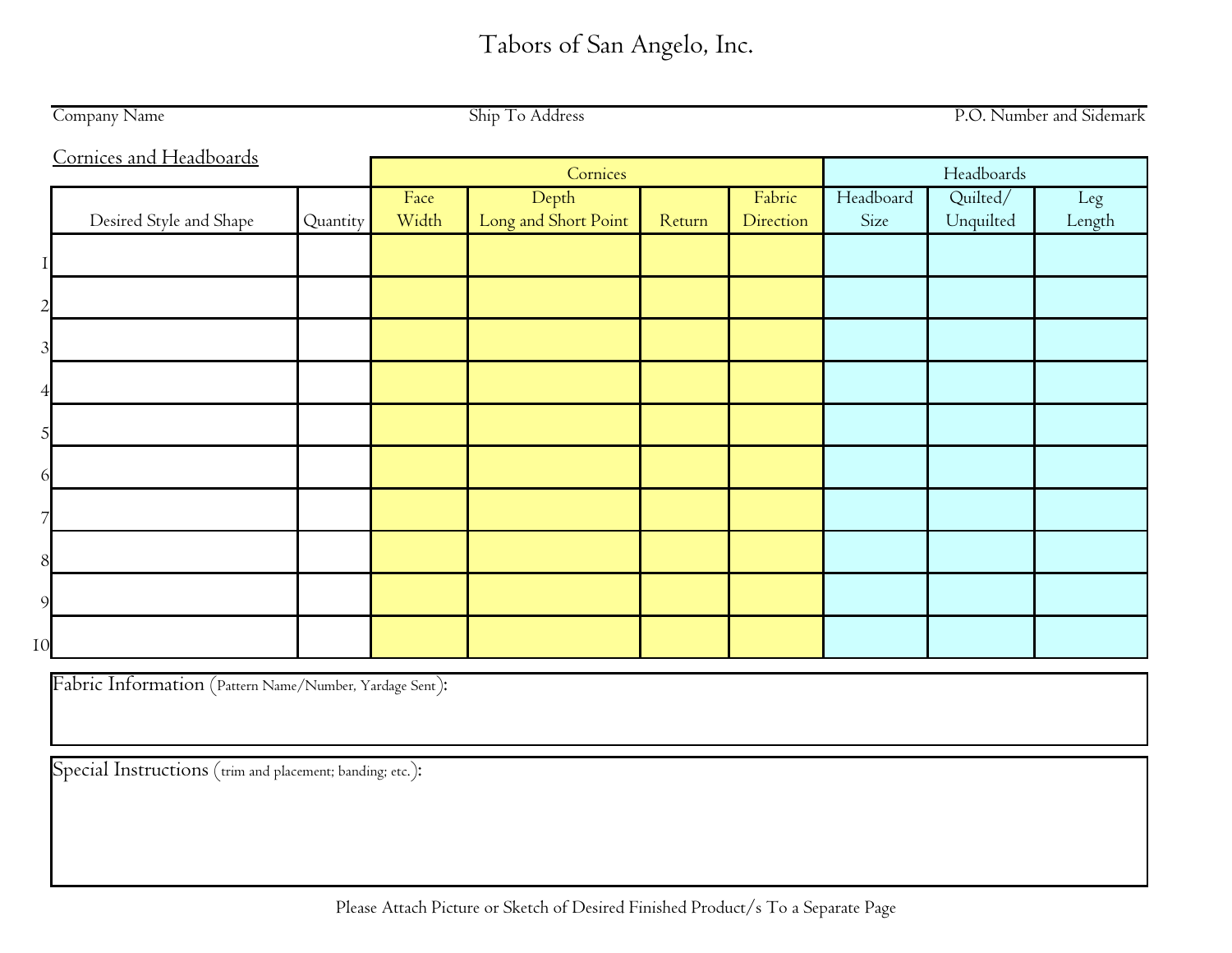Company Name Ship To Address

P.O. Number and Sidemark

Swags and Jabots

|    |               | Quantity  | $#$ Swags | Finished | On Tacking Strip | Finished Length | Finished Length of           | Jabot Face | Under or             | Return/ | Lined/Unlined/ |
|----|---------------|-----------|-----------|----------|------------------|-----------------|------------------------------|------------|----------------------|---------|----------------|
|    | Desired Style | # of Sets | Per Set   | Width    | or Board Mounted | of Swags        | Jabots (long & short points) | Width      | Over Swag Projection |         | Self-Lined     |
|    |               |           |           |          |                  |                 |                              |            |                      |         |                |
|    |               |           |           |          |                  |                 |                              |            |                      |         |                |
|    |               |           |           |          |                  |                 |                              |            |                      |         |                |
|    |               |           |           |          |                  |                 |                              |            |                      |         |                |
|    |               |           |           |          |                  |                 |                              |            |                      |         |                |
|    |               |           |           |          |                  |                 |                              |            |                      |         |                |
|    |               |           |           |          |                  |                 |                              |            |                      |         |                |
|    |               |           |           |          |                  |                 |                              |            |                      |         |                |
|    |               |           |           |          |                  |                 |                              |            |                      |         |                |
|    |               |           |           |          |                  |                 |                              |            |                      |         |                |
|    |               |           |           |          |                  |                 |                              |            |                      |         |                |
| 10 |               |           |           |          |                  |                 |                              |            |                      |         |                |

Fabric Information (Pattern Name/Number, Yardage Sent):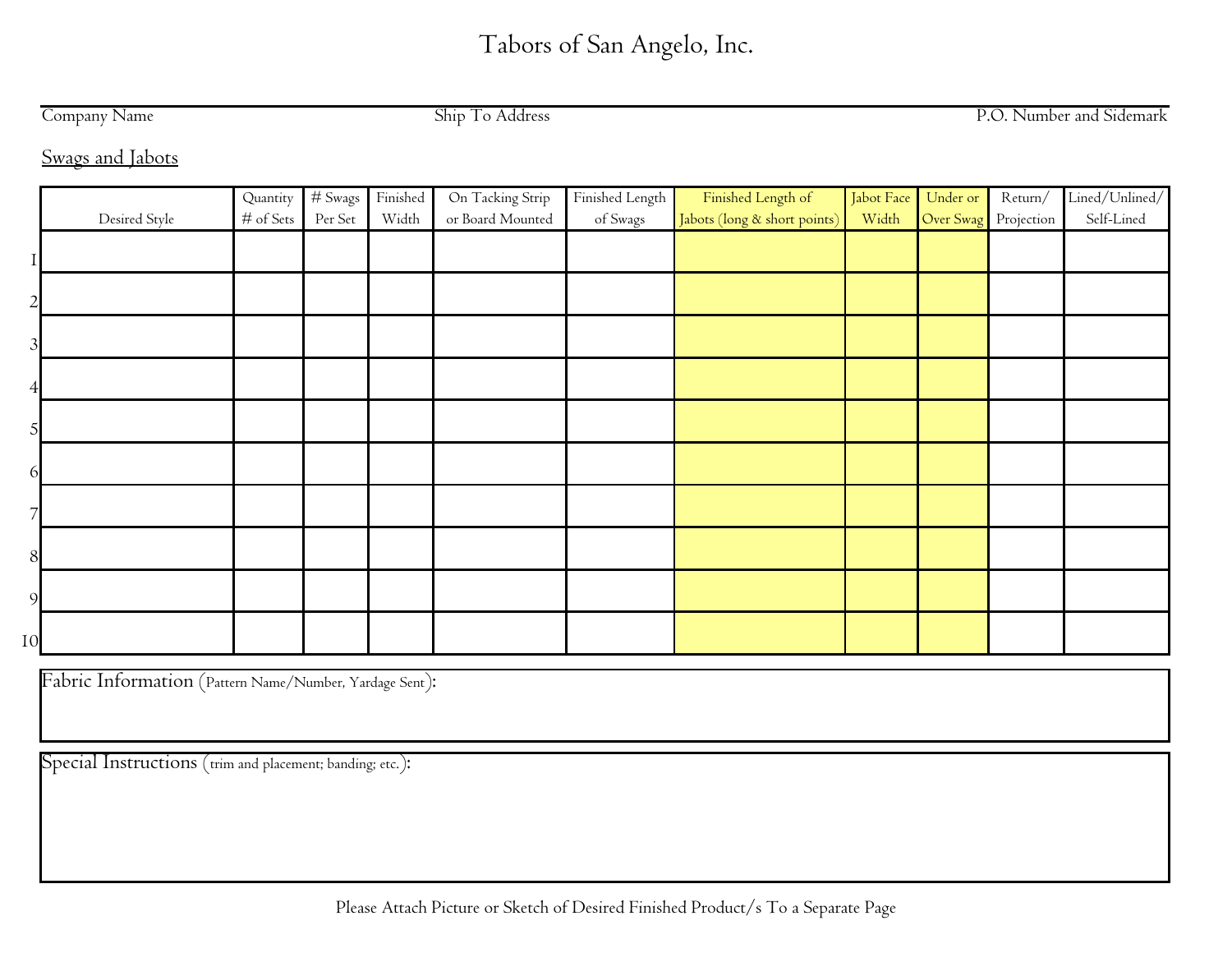|    | Ship To Address<br>P.O. Number and Sidemark<br>Company Name |       |              |       |       |          |              |          |         |                                 |        |                                            |         |
|----|-------------------------------------------------------------|-------|--------------|-------|-------|----------|--------------|----------|---------|---------------------------------|--------|--------------------------------------------|---------|
|    | Draperies and Valances                                      |       |              |       |       |          |              |          |         |                                 |        |                                            |         |
|    |                                                             |       |              |       |       |          |              |          |         | Rod Pocket                      |        | Pinch Pleated, etc.                        |         |
|    |                                                             | Quan- | Pair or      | Full- | Rod   | Finished | Lined and/or | Ivory or | Heading | Rod Pocket                      |        | $\ensuremath{\mathrm{Overallap}}\xspace /$ | Hook    |
|    | Style                                                       | tity  | Panel (l./R) | ness  | Width | Length   | Interlined   | White    |         | Size & Location Size & Location | Return | Leading Edge                               | Setting |
|    |                                                             |       |              |       |       |          |              |          |         |                                 |        |                                            |         |
|    |                                                             |       |              |       |       |          |              |          |         |                                 |        |                                            |         |
|    |                                                             |       |              |       |       |          |              |          |         |                                 |        |                                            |         |
|    |                                                             |       |              |       |       |          |              |          |         |                                 |        |                                            |         |
| 5  |                                                             |       |              |       |       |          |              |          |         |                                 |        |                                            |         |
| 6  |                                                             |       |              |       |       |          |              |          |         |                                 |        |                                            |         |
|    |                                                             |       |              |       |       |          |              |          |         |                                 |        |                                            |         |
| 8  |                                                             |       |              |       |       |          |              |          |         |                                 |        |                                            |         |
| 9  |                                                             |       |              |       |       |          |              |          |         |                                 |        |                                            |         |
| 10 |                                                             |       |              |       |       |          |              |          |         |                                 |        |                                            |         |
|    | Fabric Information (Pattern Name/Number, Yardage Sent):     |       |              |       |       |          |              |          |         |                                 |        |                                            |         |
|    | Special Instructions (trim and placement; banding; etc.):   |       |              |       |       |          |              |          |         | Tiebacks (Style & Size):        |        |                                            |         |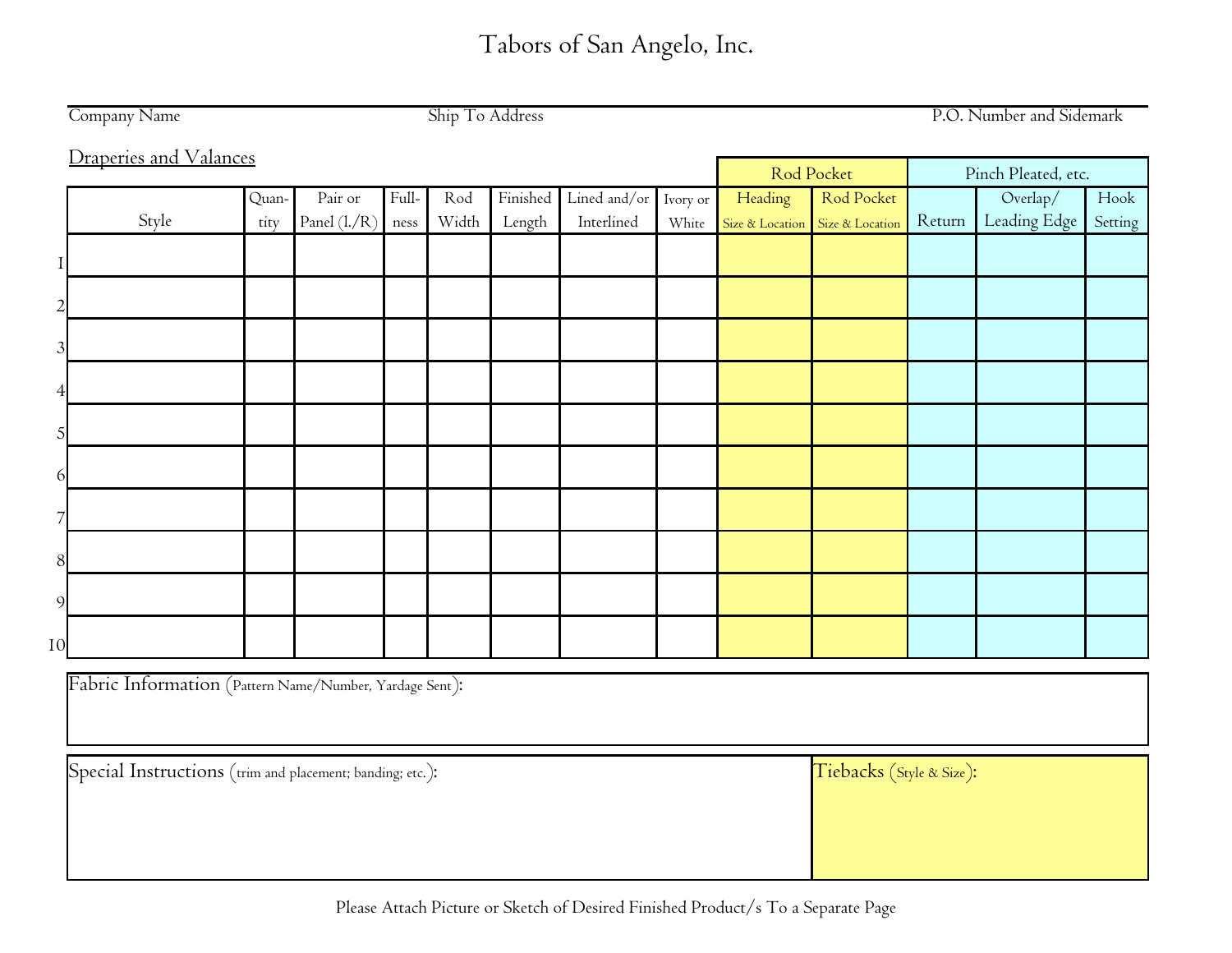|    | Ship To Address<br>Company Name<br>P.O. Number and Sidemark |       |                         |                  |                              |                   |                |                |          |           |  |  |
|----|-------------------------------------------------------------|-------|-------------------------|------------------|------------------------------|-------------------|----------------|----------------|----------|-----------|--|--|
|    | Quilting Only, Pillows, Shams, Dust Ruffles, Bolsters,      |       |                         |                  |                              |                   |                |                |          |           |  |  |
|    | Handtied Comforters, Coverlets and Spreads                  |       |                         |                  | <b>Spreads and Coverlets</b> | Pillows and Shams |                | Dust Ruffle    |          |           |  |  |
|    |                                                             | Quan- | Measurements of Product | Quilting Pattern | Fill                         | 22" Pillow        | Knife, Flange, | Welted         | Lined or | Fabric    |  |  |
|    | Product Desired                                             | tity  | (Width, Length, Drop)   | Desired          | Weight                       | Tuck $(Y/N)$      | Ruffle         | (Specify Size) | Unlined  | Direction |  |  |
|    |                                                             |       |                         |                  |                              |                   |                |                |          |           |  |  |
|    |                                                             |       |                         |                  |                              |                   |                |                |          |           |  |  |
|    |                                                             |       |                         |                  |                              |                   |                |                |          |           |  |  |
|    |                                                             |       |                         |                  |                              |                   |                |                |          |           |  |  |
|    |                                                             |       |                         |                  |                              |                   |                |                |          |           |  |  |
|    |                                                             |       |                         |                  |                              |                   |                |                |          |           |  |  |
|    |                                                             |       |                         |                  |                              |                   |                |                |          |           |  |  |
|    |                                                             |       |                         |                  |                              |                   |                |                |          |           |  |  |
|    |                                                             |       |                         |                  |                              |                   |                |                |          |           |  |  |
|    |                                                             |       |                         |                  |                              |                   |                |                |          |           |  |  |
|    |                                                             |       |                         |                  |                              |                   |                |                |          |           |  |  |
| 9  |                                                             |       |                         |                  |                              |                   |                |                |          |           |  |  |
| 10 |                                                             |       |                         |                  |                              |                   |                |                |          |           |  |  |

Fabric Information (Pattern Name/Number, Yardage Sent):

Special Instructions